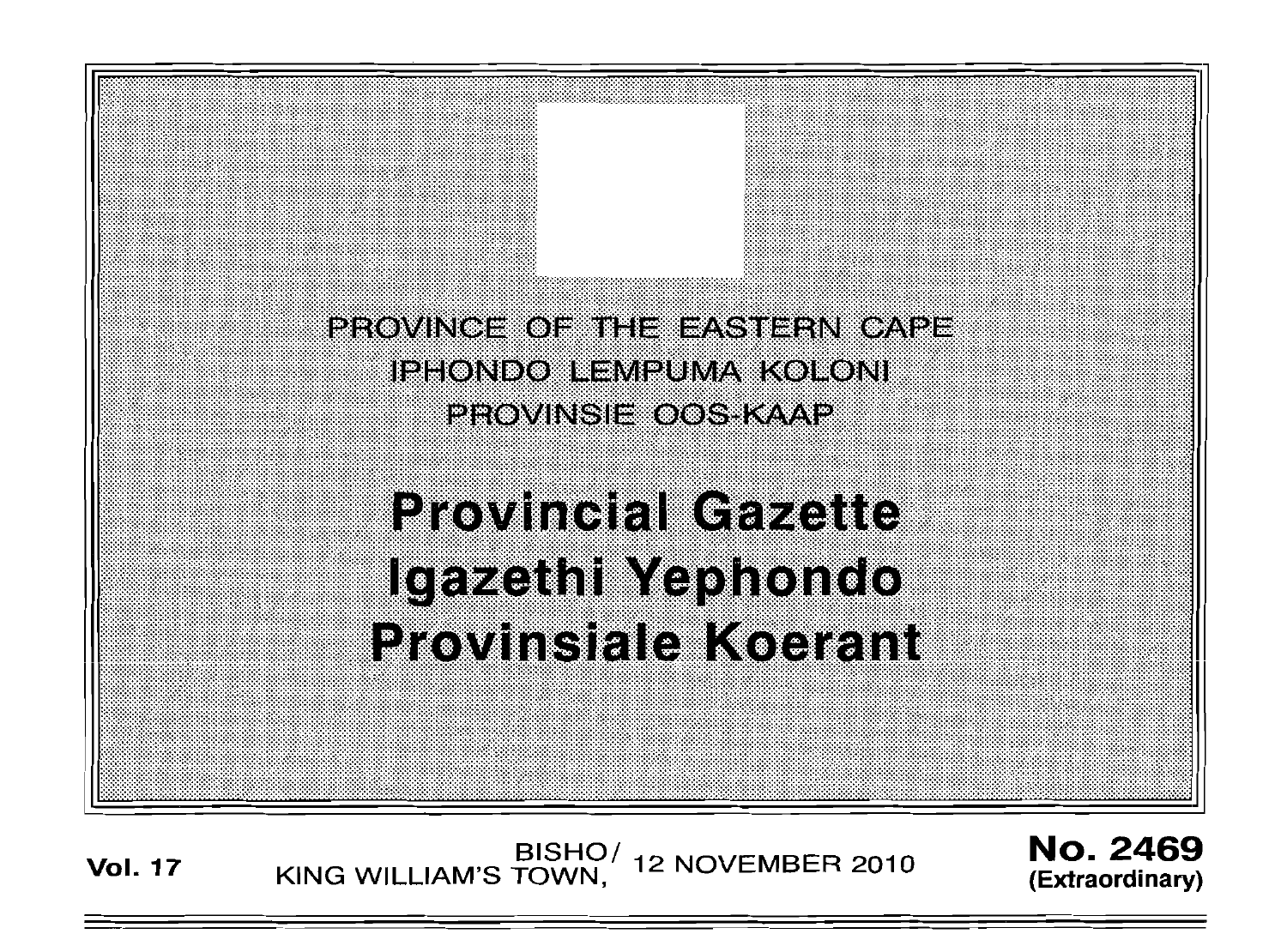### IMPORTANT NOTICE

The Government Printing Works will not be held responsible for faxed documents not received due to errors on the fax machine or faxes received which are unclear or incomplete. Please be advised that an "OK" Slip, received from a fax machine, will not be accepted as proof that documents were received by the GPW for printing. If documents are faxed to the GPW it will be the sender's responsibility to phone and confirm that the documents were received in good order.

Furthermore the Government Printing Works will also not be held responsible for cancellations and amendments which have not been done on original documents received from clients.

# **CONTENTS • INHOUD**

| No. |                        | Page<br>No. | Gazette<br>No. |
|-----|------------------------|-------------|----------------|
|     | <b>GENERAL NOTICES</b> |             |                |
|     |                        | з           | 2469           |
|     |                        | 4           | 2469           |
|     |                        | 4           | 2469           |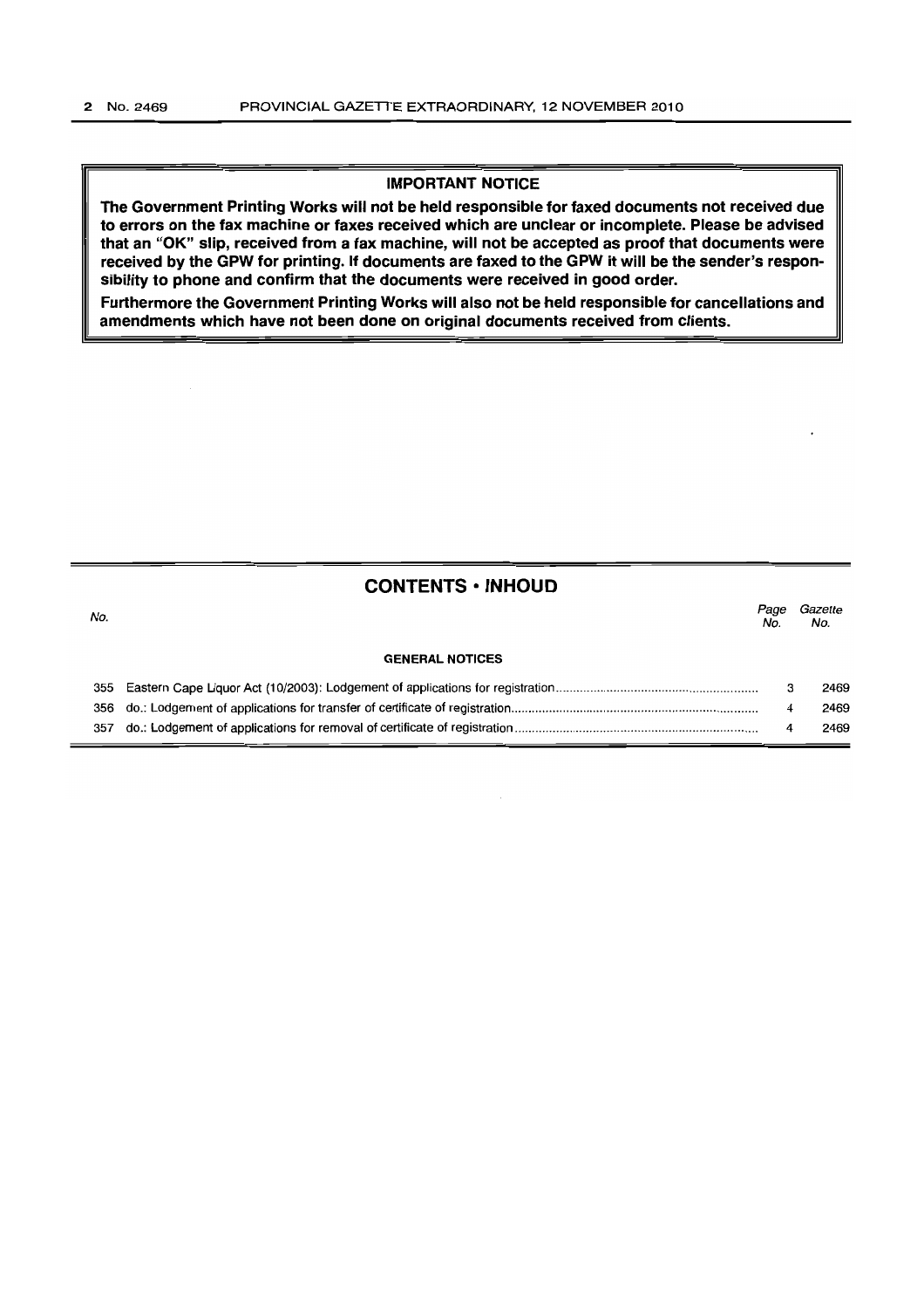# **GENERAL NOTICES**

No. 355

1. eM3 [Reg 4 (1)]

EASTERN CAPE LIQUOR ACT, 2003 (Act No. 10 of 2003) NOTICE OF LODGEMENT OF. APPLICATIONS FOR REGISTRATION

Notice is hereby given that the applications for registration, particulars of which appear in the Schedule hereunder, have been lodged with the Board.

Interested parties may, free of charge, inspect any application which appears in the Schedule hereunder and may within<br>twenty one days of this notice, lodge with the Board written representations in support of, or written

THEMBI ZONO - GXOYIYA EASTERN CAPE LIQUOR BOARD 05 November 2010

#### SCHEDULE

| 1                            |                  | $\overline{2}$     | 3                                  | 4                    | 5                                                                                          |  |
|------------------------------|------------------|--------------------|------------------------------------|----------------------|--------------------------------------------------------------------------------------------|--|
| <b>Application</b><br>Number |                  | Name and number of | Kind of registration               | Kind of              | Name under which business is to be conducted<br>and particulars of the erf, street or farm |  |
|                              |                  | Ward               | applied for                        | liquor to be<br>sold |                                                                                            |  |
| $\overline{1}$ .             | <b>ECP 18889</b> | Ward 8 Bizana      | Consumption on and off             | All kinds            | Arena Bar, Ntlezi A/A, Flagstaff                                                           |  |
|                              |                  | Municipality       | premises                           |                      |                                                                                            |  |
| $\overline{2}$ .             | <b>ECP 18890</b> | Ward 10 Umzimvubu  | Consumption on and off             | All kinds            | Zama Zama, Nggumane Loc, Mt Frere                                                          |  |
|                              |                  | Municipality       | premises                           |                      |                                                                                            |  |
| $\overline{3}$ .             | <b>ECP 18891</b> | Ward 41 NMMM       | Consumption off                    | All kinds            | Lubo's Liquors, 54 Nooitgedacht Drive, Booysen                                             |  |
|                              |                  |                    | premises                           |                      | Park, PE                                                                                   |  |
| 4.                           | <b>ECP 18892</b> | Ward 17 NMMM       | Consumption on and off             | All kinds            | Babe's Place, 219 Tabatha Street, New Brighton,                                            |  |
|                              |                  |                    | premises                           |                      | PE                                                                                         |  |
| $\overline{5}$ .             | <b>ECP 18893</b> | Ward 1 Mnquma      | Consumption on and off             | All kinds            | Iva's Tavern, Bhungeni A/A, Butterworth                                                    |  |
|                              |                  | Municipality       | premises                           |                      |                                                                                            |  |
| 6.                           | <b>ECP 18894</b> | Ward 21 Mbashe     | Consumption on and off             | All kinds            | Yizo - Yizo Tavern, Mendu A/A, Willowvale                                                  |  |
|                              |                  | Municipality       | premises                           |                      |                                                                                            |  |
| $\overline{7}$ .             | <b>ECP 18895</b> | Ward 4 Sakhisizwe  | Consumption on and off             | All kinds            | Polaz Tavern, Manzana Loc, Mnxe A/A, Cala                                                  |  |
|                              |                  | Municipality       | premises                           |                      |                                                                                            |  |
| $\overline{8}$ .             | <b>ECP 18896</b> | Ward 29 Mnquma     | Consumption on and                 | All kinds            | Deep Inn Tavern, Kei Farm A/A, Centane                                                     |  |
|                              |                  | Municipality       | off premises                       |                      |                                                                                            |  |
| $\overline{9}$ .             | <b>ECP 18897</b> | Ward 3 Sakhisizwe  | Consumption on and off             | All kinds            | Sive Tavern, Zikhonkwane A/A, Chibini, Cala                                                |  |
|                              |                  | Municipality       | premises                           |                      |                                                                                            |  |
| 10.                          | <b>ECP 18898</b> | Ward 56 NMMM       | Consumption on and off             | All kinds            | Zandi's Tavern, 66 Boboyi Street, N.U.8<br>Motherwell, PE                                  |  |
| $\overline{11}$ .            | <b>ECP 18899</b> |                    | premises                           | All kinds            | Queenie's Tavern, 71 Mabija Street, New Brighton,                                          |  |
|                              |                  | Ward 31 NMMM       | Consumption on and off<br>premises |                      | PE                                                                                         |  |
| 12.                          | <b>ECP 18900</b> | Ward 35 NMMM       | Consumption off                    | All kinds            | J & S Liquors, 9 William Slabbert Street,                                                  |  |
|                              |                  |                    | premises                           |                      | Bloemendale, PE                                                                            |  |
| 13.                          | <b>ECP 18901</b> | Ward 55 NMMM       | Consumption on and off             | All kinds            | Zoleka's Place, 3 Palanga Street, N.U.10                                                   |  |
|                              |                  |                    | premises                           |                      | Motherwell, PE                                                                             |  |
| 14.                          | <b>ECP 18902</b> | Ward 5 NMMM        | Consumption on and off             | All kinds            | Madeira Lounge, 6 Albany Road, Central, PE                                                 |  |
|                              |                  |                    | premises                           |                      |                                                                                            |  |
| 15.                          | ECP 18903        | Ward 1 Mnquma      | Consumption on and off             | All kinds            | Lisa's Tavern, Bhungeni A/A, Butterworth                                                   |  |
|                              |                  | Municipality       | premises                           |                      |                                                                                            |  |
| 16.                          | <b>ECP 18904</b> | Ward 4 Lukhanji    | Consumption on and off             | All kinds            | Empolweni Tavern, No. 9513 Unathi Mkefa,                                                   |  |
|                              |                  | Municipality       | premises                           |                      | Ezibeleni                                                                                  |  |
| $\overline{17}$ .            | <b>ECP 18905</b> | Ward 18 NMMM       | Consumption on and off             | All kinds            | Ta Mbu's Place, 61692 Senior Street, Greenfields,                                          |  |
|                              |                  |                    | premises                           |                      | PE                                                                                         |  |
| 18.                          | <b>ECP 18906</b> | Ward 5 NMMM        | Consumption on                     | All kinds            | DNE, 17 Robson Street, Central, PE                                                         |  |
|                              |                  |                    | premises                           |                      |                                                                                            |  |
| 19.                          | <b>ECP 18907</b> | Ward 5 NMMM        | Consumption on                     | All kinds            | Club De Catz, 629 Govan Mbeki Avenue, North                                                |  |
|                              |                  |                    | premises                           |                      | End, PE                                                                                    |  |
| 20.                          | <b>ECP 18908</b> | Ward 12 NMMM       | Consumption on                     | All kinds            | Lime Light Lounge, Davrayton House, 599 Cape                                               |  |
|                              |                  |                    | premises                           |                      | Road, Kabega Park, PE                                                                      |  |
| $\overline{21}$              | <b>ECP 18909</b> | Ward 38 NMMM       | Consumption on and off             | All kinds            | B - BAB Tavern, 2497 Siyamthanda Street, Kwa                                               |  |
|                              |                  |                    | premises                           |                      | Noxolo, PE<br>Lulu Tavern, 403 Maydene Farm, Mthatha                                       |  |
| 22.                          | <b>ECP 18910</b> | Ward 9 KSD         | Consumption on and off             | All kinds            |                                                                                            |  |
|                              |                  | Municipality       | premises                           |                      |                                                                                            |  |